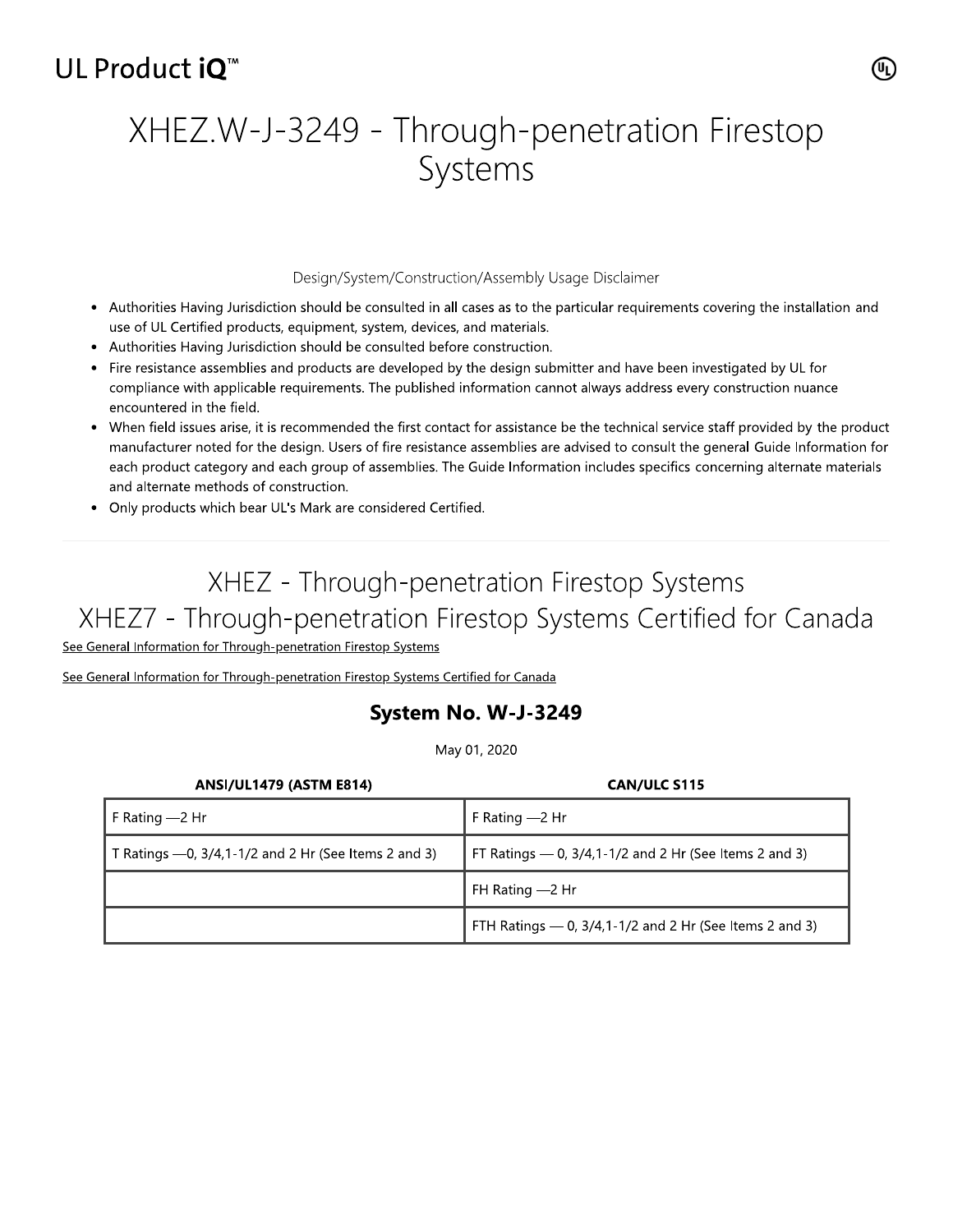

### **CONFIGURATION B**

1. Wall Assembly - Min 5 in. (127 mm) thick lightweight or normal weight (100-150 pcf or 1600-2400 kg/m<sup>3</sup>) concrete. Wall may also be constructed of any UL Classified Concrete Blocks\*. Max diameter of opening is 8 in. (202 mm) (R-200 Device). See Concrete Blocks (CAZT) in the Fire Resistance Directory for names of manufacturers.

2. Cables - Within the loading area for each firestop device module the cables may represent a 0 to 100 percent visual fill. Cables to be rigidly supported on both sides of wall assembly. Any combination of the following types and sizes of cables may be used:

A. Max 3/C No. 14 AWG MC type copper conductor power cable with XLP insulation and PVC jacket materials. When max 3/C No. 14 AWG copper conductor power cable is used, the T, FT and FTH Ratings are 2 hr.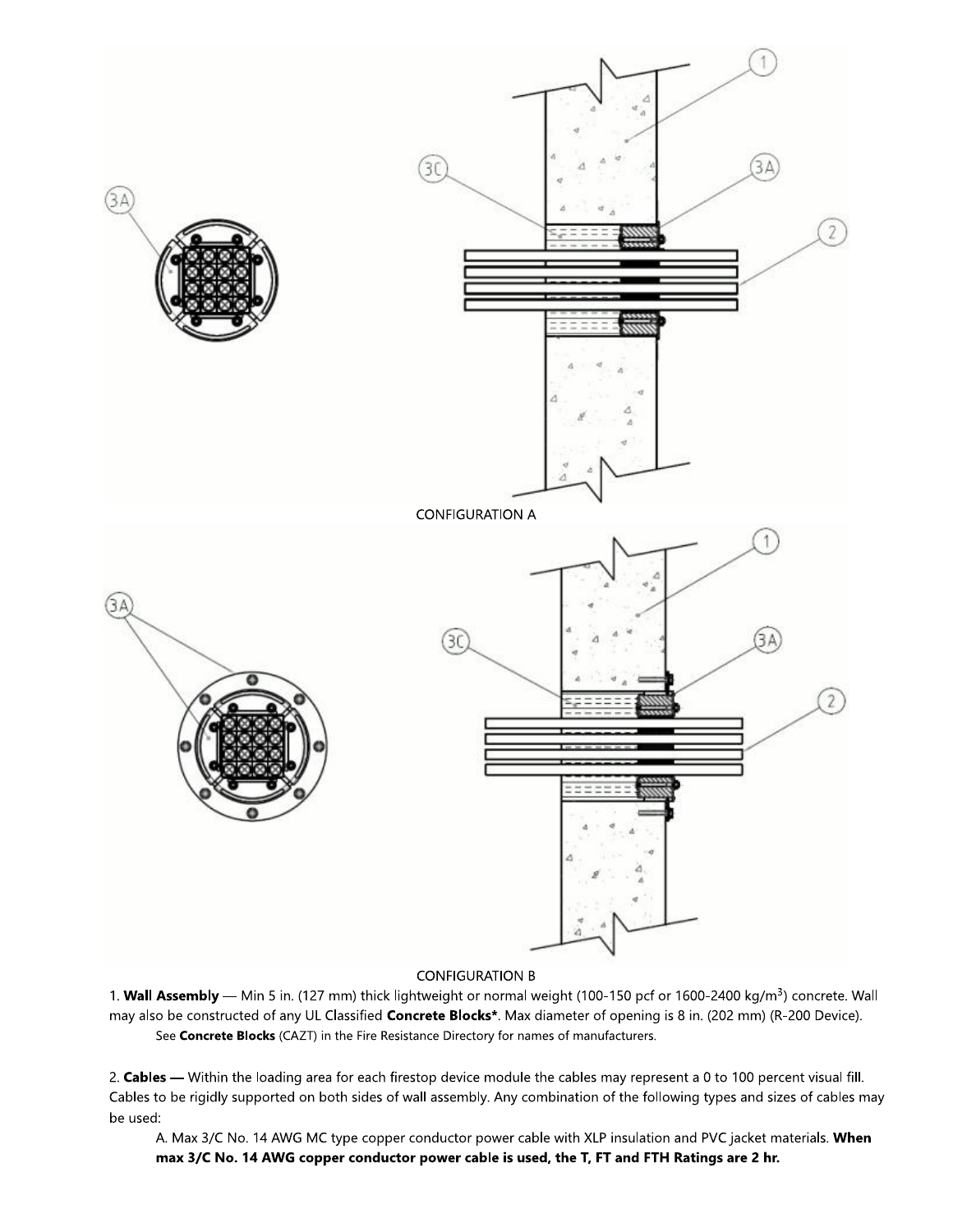B. Max 2/C No. 1 14 AWG metal clad or Tech 90 type copper conductor control power cable with XLP insulation and PVC<br>
5. **When max 2/C No. 14 AWG copper conductor control power cable is used, the T, FT and FTH**<br>
16. AWG copper conductor pow acket materials. When max 2/C No. 14 AWG copper conductor control power cable is used, the T, FT and FTH  $\,$ Ratings are 2 hr.

C. Max 4/C No. 8 AWG copper conductor power cable with Crosslinked Polyolefin insulation and Neoprene Jacket (  $^{\rm{marginals.}}$  When  $^{\rm{max}}$  4/C No. 8 AWG copper conductor power cable is used, the T, FT and FTH Ratings are 3/4 hr.

D. Max 19/C No. 14 AWG TC or TC-ER type copper conductor control power cable with Ethylene Proplene Rubber (Da insulation and Chlorinated Polyethylene (CPE) jacket materials. **When max 19/C No. 14 AWG copper conductor** control power cable is used, the T, FT and FTH Ratings are  $1-1/2$  hr.

### 3. Firestop System — The firestop system shall consist of the following:

A. **Firestop Devices\* —** Circular firestop device for use in predrilled or preformed openings intended to be installed in accordance with the accompanying installation instructions. The firestop device shall be inserted into the opening and friction fit on one side of the wall assembly (Configuration A). Each device consists of an elastomeric insert, steel compression plate and multi diameter elastomeric sealing module(s). The square opening of each device frame shall be filled with multiple rows of multi diameter elastomeric sealing modules with a max of one cable in each sealing module. The sheets of the modules halves are removed one by one until a gap of 0.04 in. (T mm) is formed between the two module halves. After installation of the modules into the device, the huts of the compression plate are tightened to form an effective seal around the cables. Alternatively, the firestop device may be inserted into its corresponding steel flanged sleeve (Configuration B) and secured to the wall by means of 3/8 in. (TV mm) diam by min T-3/4 in. (44 mm) long steel anchor bolts in conjunction with huts and steel washers through the pre-drilled holes  $s$ paced max at 90° intervals in the device frame mounting flange.  $\hspace{0.1cm}$ 

ROXTEC INTERNATIONAL AB — Types R-70, R-75, R-100, R-125, R-127, R-150, R-200 and their corresponding flanges SLFR70,  $SLFR/5$ , SLFRTUU, SLFRTZ5, SLFRTZ7, SLFRT50 and SLFRZUU.

ROXTEC INTERNATIONAL AB - Types R-70 ES, R-75 ES, R-100 ES, R-125 ES, R-127 ES, R-150 ES, R-200 ES and their  $\,$  corresponding flanges SLFR/0, SLFR/5, SLFR100, SLFR125, SLFR127, SLFR150 and SLFR200.

#### \* Where RM EM B or RM PE B elastomeric sealing modules are used, the T, FT and FTH Ratings are 0 Hr.

B. Silicone RTV Sealant — (Not Shown) — A min 1/4 in. (G a gasket between the device frame mounting flange and the wall. The sealant bead shall be located between the edge of the opening and the line of fasteners around the entire perimeter of the opening.

00 ES, R-125 ES, R-127 ES, R-150 ES, R-200 ES and their<br>FR127, SLFR150 and SLFR200.<br>**s are used, the T, FT and FTH Ratings are 0 Hr.**<br>(6 mm) diam bead of silicone RTV sealant shall be applied as<br>the wall. The sealant bead BT. Butyl Rubber Gasket — (Not Shown) — As an alternate to the RTV sealant, a nom 5/16 in. (8 mm) thick by 5/16 in.<br>I astomeric sealing modules are used, the T, FT and FTH Ratings are<br>
t Shown) — A min 1/4 in. (6 mm) diam bead of silicone RTV seala<br>
ime mounting flange and the wall. The sealant bead shall be locat<br>
asteners around the en (8 mm) wide butyl rubber gasket with self-adhesive may be installed around the mounting flange. The gasket shall be recessed in approx 1/2 in. (13 mm) and 2 in. (51 mm) from the perimeter of the device frame mounting flange such that the continuous gasket bracket the line of fasteners along each side of the device.

C. **Packing Material —** Pieces of min 3 in. (76 mm) thick 2.76 pcf (44 kg/m<sup>3</sup>) density mineral wool batt insulation cut to line four sides of through opening within wall cavity. Pieces cut to length and tightly friction-fit between framing of wall opening and cables and in-between cables and made flush with wall surface.

## \* Indicates such products shall bear the UL or cUL Certification Mark for jurisdictions employing the UL or cUL Certification (such as Canada), respectively.

Last Updated on 2020-05-01

The appearance of a company's name or product in this database does not in itself assure that products so identified have been manufactured under UL's Follow-Up Service. Only those products bearing the UL Mark should be considered to be Certified and covered under UL's Follow-Up (  $\mu$ Service. Always look for the Mark on the product.